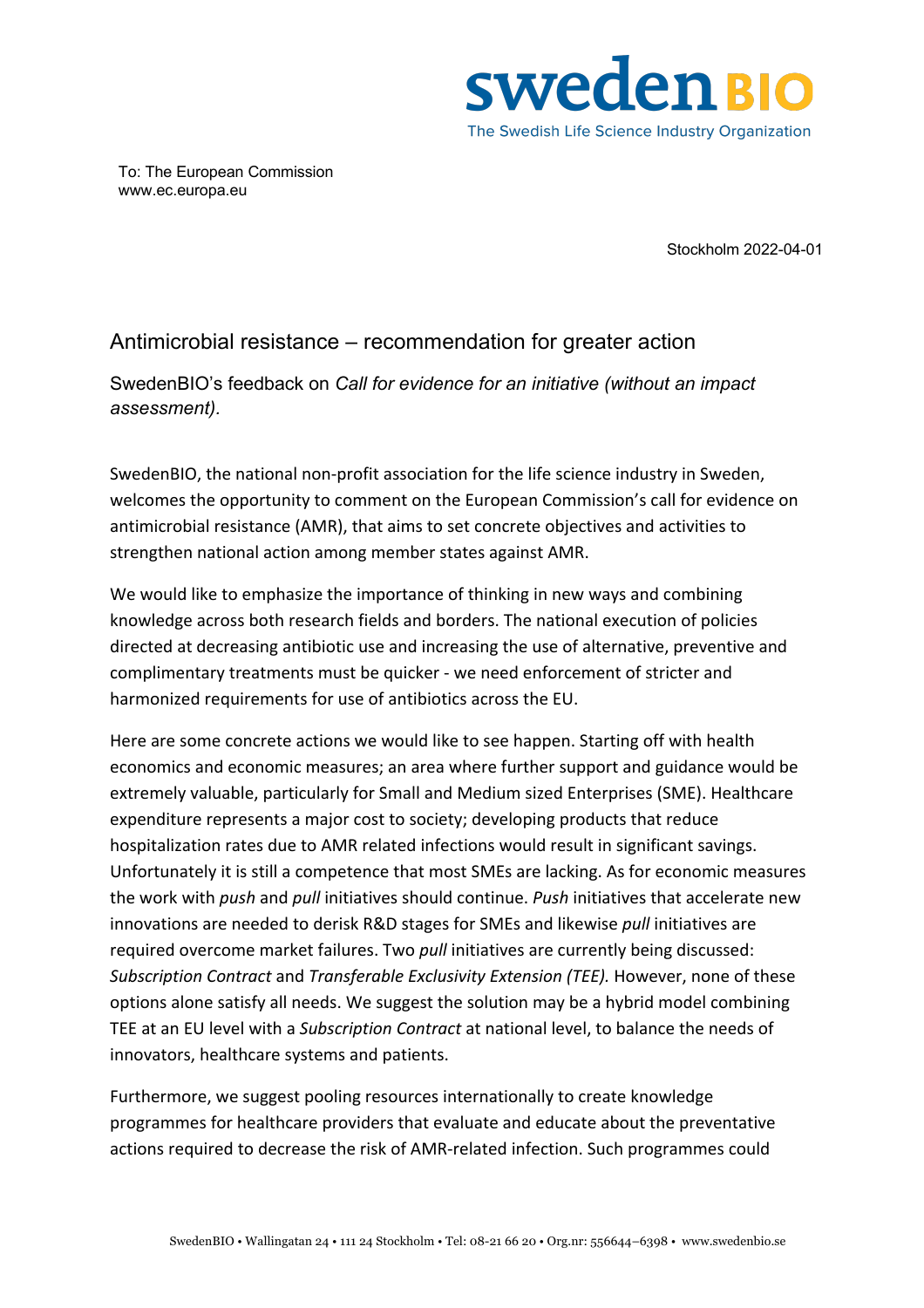

The Swedish Life Science Industry Organization

include lists of alternative treatments for a specific indication and direct links to proof of concept and trustworthy information. In addition, we would like to see a clarification and mapping of all AMR-related initiatives on an EU level, to ensure efficient project investment. This would also simplify learning from successful projects such as Sweden's *Strategic Programme Against Antibiotic Resistance* (Strama) and help develop EU stakeholder platforms to exchange knowledge and implement treatment guidelines and policies. Finally, an evaluation of previous and current national programmes should be made to investigate results and learn from them.

However, we also firmly believe coordinated actions between countries to tackle the problem are crucial since AMR is a global health threat. For example, Sweden together with the UK has been piloting entirely novel procurement and reimbursement mechanisms for antimicrobials. Novel models and international coordination are something more countries should explore since it will be important for *pull* initiatives to continue and have an effect. Also, the work of European Health Emergency Preparedness and Response Authority (HERA) supporting research and realisation of new medical countermeasures is important and should be strengthened.

Lastly, SwedenBio would like to continue this dialogue and provide input to the suggested consultation strategy drawing on our experience as iii) researchers and innovators and as v) health technology and pharmaceutical industry stakeholders.

Sincerely, SwedenBIO

CEO Helena Strigård Helena.strigard@swedenbio.se

Project coordinator Johanna Assadi Rissanen Johanna.rissanen@swedenbio.se

2